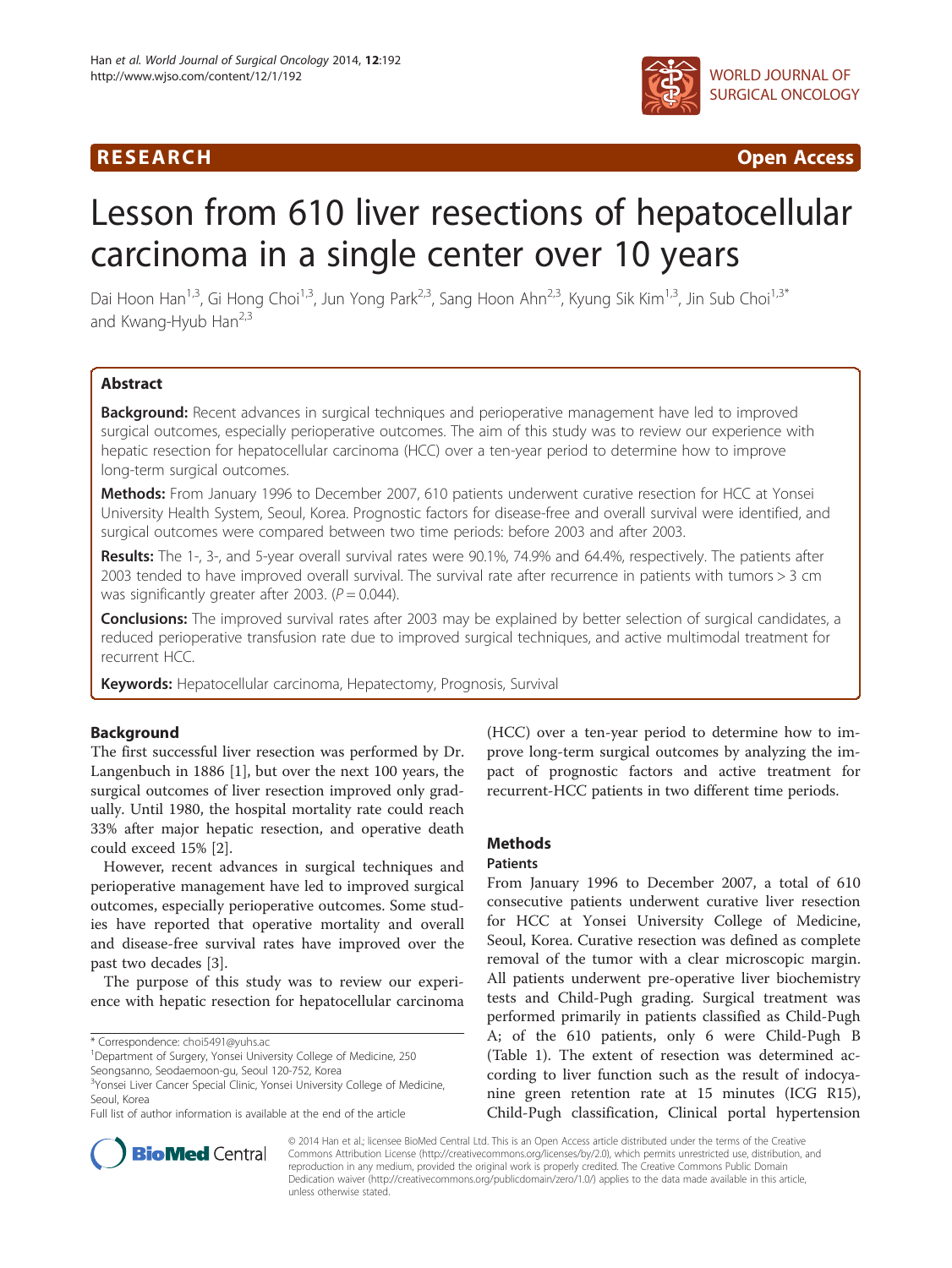<span id="page-1-0"></span>Table 1 Characteristics of the 610 patients who received curative resection for hepatocellular carcinoma

| Age (range)                       | $53.36 \pm 10.09$ (22 to 81)           |
|-----------------------------------|----------------------------------------|
| Gender (male/female)              | 480 (78.7%)/130 (21.3%)                |
| Etiology                          |                                        |
| <b>HBV</b>                        | 476 (78.0%)                            |
| <b>HCV</b>                        | 26 (4.3%)                              |
| both                              | 8 (1.3%)                               |
| alcohol                           | 12 (2.1%)                              |
| idiopathic                        | 87 (14.3%)                             |
| Child-Pugh classification         |                                        |
| A/B                               | 604 (99.0%)/6 (1.0%)                   |
| Cirrhosis                         | 318 (52.1%)                            |
| Serum albumin (g/dL)              | $4.07 \pm 0.51$ (2.20 to 3.40)         |
| AST (IU/L)                        | $41.93 \pm 28.80$ (10 to 321)          |
| ALT (IU/L)                        | $42.30 \pm 37.16$ (3 to 425)           |
| Operation                         |                                        |
| minor/major                       | 319 (52.3%)/291 (47.7%)                |
| Perioperative bleeding            |                                        |
| ≤ 1,000 cc/>1,000 cc              | 426 (69.8%)/184 (30.2%)                |
| Perioperative transfusion         | 267 (43.8%)                            |
| Perioperative complication        | 169 (27.7%)                            |
| Perioperative mortality           | 12 (1.9%)                              |
| Resection margin                  |                                        |
| $\leq$ 1 cm/>1 cm                 | 235 (38.5%)/356 (58.4%)                |
| Tumor size (cm)                   | $4.64 \pm 2.81$ (0.2 to 18.0)          |
| Histologic differentiation        |                                        |
| Edmondson-Steiner grade I to II   | 358 (58.7%)                            |
| Edmondson-Steiner grade III to IV | 156 (25.6%)                            |
| AFP (IU/mL)                       | 2,541.38 ± 8,750.95 (0.46 to 83000.00) |
| Multiple tumors                   | 122 (20.0%)                            |
| Gross vascular invasion           | 46 (7.5%)                              |
| Microscopic vascular invasion     | 304 (49.8%)                            |

AFP, alpha-fetoprotein; ALT, alanine aminotransferase; AST, aspartate aminotransferase; HBV, hepatitis B virus; HCV, hepatitis C virus.

which might be represented with splenomegaly, thrombocytopenia and esophageal varix as well as gross findings of the liver during laparotomy. If ICG R15 was less than 10%, more than a right lobectomy was considered to be acceptable [[4](#page-7-0)]. At our hospital, a tumor was considered resectable if there was no extrahepatic metastasis on preoperative imaging studies, no evidence of tumor thrombosis in major vessels such as the main portal vein or inferior vena cava, and if adequate tumor-free margins and sufficient remnant liver volumes were secured. Perioperative mortality was defined as death in the hospital after hepatectomy during the first admission for liver resection. Any complication requiring medication or an interventional procedure was considered perioperative morbidity.

In 2003, our hospital established a Liver Cancer Special Clinic where hepatic surgeons, hepatologists, diagnostic radiologists, interventional radiologists, and radiation oncologists would meet once a week to discuss how to treat patients newly diagnosed with HCC and those with recurrent HCC. Since we expected that these multilateral diagnoses and treatment services would provide more effective treatment for HCC patients, we categorized patients in the current study according to the period of liver resection: before 2003, group A ( $n = 233$ ), and after 2003, group B  $(n = 377)$ . In a preliminary study, we also found that the overall survival of patients with tumors larger than 3 cm was greater after 2003 than before 2003. Thus, we also dichotomized patients with a tumor size above 3 cm according to the period of liver resection: before 2003, group A3  $(n = 163)$ , and after 2003, group B3 (n = 230, Figure 1).

Each patient was screened postoperatively for tumor markers, such as alpha-fetoprotein (AFP) and proteininduced vitamin K absence or antagonist II (PIVKA-II), and underwent ultrasonography or a dynamic computed tomography scan one month after surgery and every three months thereafter. The median follow-up time after resection was 52 months (range: 0 to 152 months). If tumors recurred, appropriate treatment was initiated according to the number, size, and location of the tumors.

## Analysis of prognostic factors for disease-free and overall survival

Prognostic factors for disease-free and overall survival were investigated through 18 clinicopathologic variables, including patient-, surgical-, and tumor-related variables. Patient- related variables were age, sex, serum albumin,

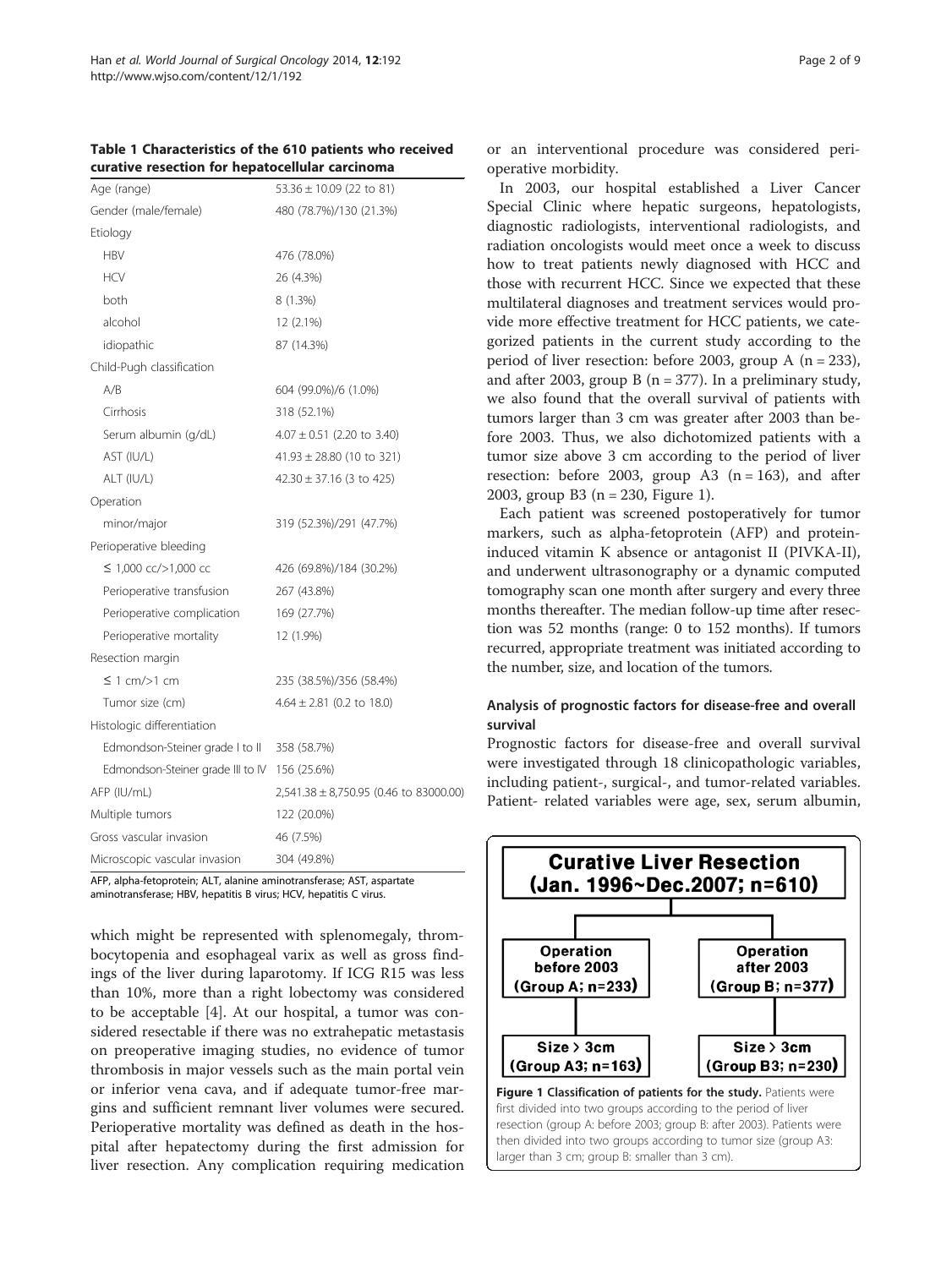alanine aminotransferase (ALT), aspartate aminotransferase (AST), platelet count, and liver cirrhosis. Surgical variables were perioperative transfusion, amount of intraoperative bleeding, perioperative morbidity, surgical-free margin, and extent of resection. The extent of resection was determined according to Couinaud's classification: a major resection was defined as a resection of three or more segments, and a minor resection, as a resection of two or fewer segments [\[5](#page-7-0)]. Tumor -related variables were tumor size, macroscopic vascular invasion, microscopic vascular invasion, histologic differentiation of the tumor by the Edmondson-Steiner grade, serum alpha-fetoprotein level, and multiplicity of tumors. Tumor size was classified into two groups: the patients with tumor less than or equal to 3 cm and those with tumor size greater than 3 cm. In cases of multiple tumors, the largest diameter of the main mass was considered to be the tumor size. Multiple tumors were defined as tumors with hepatic satellitosis, multifocal tumors, or intrahepatic metastases according to the seventh AJCC [\[6](#page-8-0)].

#### Statistical analysis

Continuous data were analyzed with Student's t-tests and presented as mean and standard deviation. Categorical variables were compared with  $\chi^2$  tests or Fisher exact tests, as appropriate. Survival curves were obtained by the Kaplan-Meier method, and differences in survival between groups were compared with the log rank test. The 18 clinicopathologic variables were dichotomized and analyzed in relation to their effects on disease-free and overall survival after resection. Perioperative mortalities were included in the overall survival analysis but excluded from the disease-free survival analysis. After univariate analysis of the factors affecting survival, only the significant variables were used in the multivariable analysis with the Cox-proportional hazards model with the forward stepwise logistic regression model. Statistical analyses were performed with SPSS 18 for Windows (SPSS Inc, Chicago, IL, USA). A value of  $P < 0.05$  was considered statistically significant.

## Results

## Clinicopathological features of all patients

Four hundred and eighty of 610 patients were men (78.7%). The most common underlying liver disease was hepatitis B viral infection ( $n = 476$ , 78.0%). The majority of patients had relatively good liver function: most were Child-Pugh class A with mean values of serum albumin, AST, and ALT in the normal range. More than half of patients had liver cirrhosis on histologic examination after operation ( $n = 318, 52.1\%$ ), and the mean tumor size was 4.64 cm (0.2 cm to 18.0 cm). One fifth of patients had multiple tumors  $(n = 122, 20.0\%)$ . About half of patients  $(n = 291, 47.7%)$  had undergone major liver

resection. The amount of perioperative bleeding was below 1,000 cc in 436 patients (69.8%). The major cause of excessive perioperative bleeding was major liver resection ( $P = 0.014$ ). There were 169 patients with perioperative complications (27.7%) and 12 with perioperative mortality (1.9%). Three hundred and fifty-six patients (58.4%) had a resection margin greater than 1 cm. On histopathologic examination, 358 patients had well- to moderate-differentiation (58.7%), 46 patients had gross vascular invasion (7.5%), and 304 patients had microscopic vascular invasion (49.8%) (Table [1](#page-1-0)).

## Prognostic factors for disease-free and overall survival of all patients

The 1-, 3-, and 5-year disease-free survival rates were 71.7%, 52.7%, and 45.8% (n = 598), respectively; the overall survival rates were 90.1%, 74.9%, and 64.4% ( $n = 610$ ), respectively. Multivariable analysis revealed that AST (>50 IU/L), liver cirrhosis, perioperative transfusion, multiple tumors, microvascular invasion, and Edmondson-Steiner grade III to IV were independent adverse prognostic factors for disease-free survival; while serum albumin  $(\leq 3.5 \text{ g/dL})$ , low platelet count  $(\leq 100,000 \text{ mm}^3)$ , perioperative transfusion, perioperative morbidity, tumor size larger than 3 cm, multiple tumors, macrovascular invasion, and Edmondson-Steiner grade III to IV were independent adverse prognostic factors for overall survival (Table [2](#page-3-0)). Thus, perioperative transfusion, liver cirrhosis, and Edmondson-Steiner grade III to IV were adverse prognostic factors for both disease-free and overall survival.

## Disease-free and overall survival in relation to the period of hepatic resection

Neither disease-free nor overall survival differed significantly between groups (disease-free:  $P = 0.616$ ; overall:  $P =$ 0.098). Nonetheless, there was a marked difference in overall survival between groups until 72 months; the 1-, 3-, and 5-year overall survival rates of the patients in group A were 87.1%, 69.5%, and 60.5%, respectively, whereas those of the patients in group B were 92.0%, 78.3%, and 66.4%, respectively  $(P = 0.098)$ . Patients in group B were significantly older and had a greater incidence of liver cirrhosis, major resection, and surgical resection margin longer than 1 cm. Patients in group A had a greater incidence of low albumin, perioperative transfusion, minor resection, tumor size larger than 3 cm, multiple tumors, microvascular invasion, and Edmondson-Steiner grade III to IV.

## Overall survival after recurrence of HCC

Since overall survival tended to be greater in group B, the data for patients with recurrent HCC after liver resection were further evaluated. During the follow-up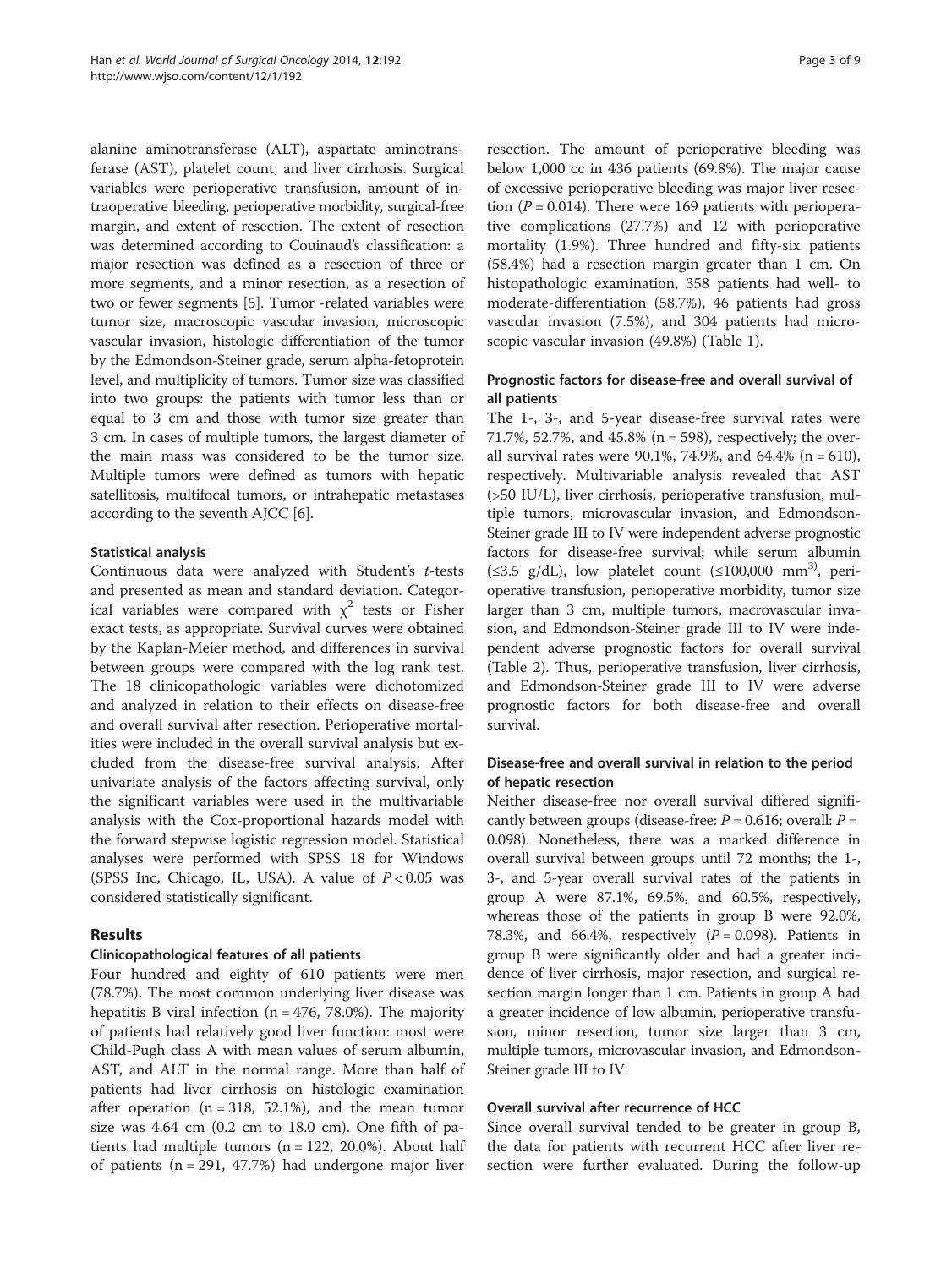| Variable                             | Coefficient | <b>Standard error</b> | P-value                           | Relative risk (95% CI) |  |
|--------------------------------------|-------------|-----------------------|-----------------------------------|------------------------|--|
| Disease-free survival                |             |                       |                                   |                        |  |
| AST (>50 IU/L)                       | 0.381       | 0.136                 | 0.016                             | 1.379 (1.062 to 1.789) |  |
| Liver cirrhosis                      | 0.296       | 0.119                 | 0.043                             | 1.292 (1.009 to 1.654) |  |
| Perioperative transfusion            | 0.301       | 0.118                 | 0.008                             | 1.386 (1.090 to 1.763) |  |
| Multiple tumors                      | 0.553       | 0.134<br>0.013        |                                   | 1.564 (1.097 to 2.230) |  |
| Microvascular invasion               | 0.382       | 0.128                 | 1.604 (1.255 to 2.050)<br>< 0.001 |                        |  |
| Edmondson-Steiner grade III to IV    | 0.321       | 0.131                 | 0.014                             | 1.379 (1.066 to 1.784) |  |
| Overall survival                     |             |                       |                                   |                        |  |
| Serum albumin (≤3.5 g/dL)            | 0.587       | 0.166                 | < 0.001                           | 1.798 (1.298 to 2.490) |  |
| Platelet count $(\leq 100,000/mm^3)$ | 0.442       | 0.167                 | 0.008<br>1.557 (1.122 to 2.161)   |                        |  |
| Perioperative transfusion            | 0.477       | 0.140                 | 0.001                             | 1.610 (1.224 to 2.118) |  |
| Perioperative morbidity              | 0.353       | 0.143                 | 0.013                             | 1.423 (1.076 to 1.883) |  |
| Tumor size (>3 cm)                   | 0.313       | 0.154                 | 0.043                             | 1.367 (1.010 to 1.850) |  |
| Multiple tumors                      | 0.679       | 0.147                 | < 0.001                           | 1.973 (1.478 to 2.633) |  |
| Macrovascular invasion               | 0.581       | 0.227                 | 0.011                             | 1.789 (1.145 to 2.793) |  |
| Edmondson-Steiner grade III to IV    | 0.419       | 0.147                 | 0.004                             | 1.521 (1.141 to 2.028) |  |

<span id="page-3-0"></span>Table 2 Independent prognostic factors for disease-free and overall survival by multivariate analysis

AST, aspartate aminotransferase; CI, confidence interval.

period, HCC recurred in 299 of 610 patients (49.2%). The 1-, 3-, and 5-year overall survival rates after recurrence were 74.6%, 50.7%, and 34.0%, respectively. Of the 299 patients with tumor recurrence, 282 underwent treatment for recurrence; the most commonly performed treatment was transarterial chemoembolization (TACE, 58.1%). More than 80% of deaths were due to tumor recurrence (Table 3). In addition, the 1-, 3-, and 5-year overall survival rates of patients with recurrent HCC were significantly lower before 2003 than after 2003 ( $P = 0.044$ ). Specifically, the 1-, 3-, and 5-year

Table 3 Recurrence of hepatocellular carcinoma and death after curative resection

| Recurrence                                         |             |
|----------------------------------------------------|-------------|
| Intrahepatic recurrence                            | 222 (76.6%) |
| Extrahepatic recurrence                            | 68 (23.4%)  |
| Main treatment for recurrence                      |             |
| Transplantation                                    | 10 (3.4%)   |
| Repeat resection                                   | 29 (9.8%)   |
| Local ablation therapy                             | 29 (9.8%)   |
| TACE                                               | 172 (58.1%) |
| Chemotherapy                                       | 26 (4.3%)   |
| Radiation therapy                                  | 16 (5.4%)   |
| Cause of death                                     |             |
| Recurrent HCC                                      | 182 (80.9%) |
| Complication of liver cirrhosis without recurrence | 25 (11.1%)  |
| Unrelated (including perioperative death)          | 18 (8.0%)   |

HCC, hepatocellular carcinoma; TACE, transarterial chemoembolization.

overall survival rates after 2003 were 77.7%, 55.5%, and 39.9%, respectively, while the 1-, 3-, and 5-year overall survival rates before 2003 were 70.5%, 44.7%, and 28.5%, respectively.

## Overall survival of patients with tumors larger than 3 cm

In a preliminary study, we found no significant difference in disease-free survival after hepatectomy between patients with tumors larger than 3 cm and those with tumors smaller than 3 cm; however, overall survival was significantly lower for patients with tumors larger than 3 cm  $(P = 0.006)$ . In the current study, there was no improvement in disease-free  $(P = 0.860)$  or overall survival  $(P = 0.224)$  in patients with tumors smaller than 3 cm after 2003. In contrast, the overall survival of patients with tumors larger than 3 cm was significantly improved after 2003 ( $P = 0.012$ , Figure [2a](#page-4-0)). Moreover, the overall survival after recurrence in the patients with tumors larger than 3 cm was significantly improved after 2003  $(P = 0.002,$  Figure [2b](#page-4-0)). Patients in group A3 were more likely to have a preoperative serum albumin level lower than 3.5 g/dL  $(P < 0.001)$ . Patients in group B3 were more likely to have had a major operation ( $P = 0.004$ ). Perioperative transfusion ( $P < 0.001$ ) and a safety resection margin shorter than 1 cm  $(P < 0.002)$  were more common in group A3. Multiple tumors  $(P = 0.008)$  and tumors with microscopic vascular invasion  $(P = 0.003)$ were more common in group A3 (Table [4](#page-5-0)). Male sex, serum albumin lower than 3.5 g/dL, liver cirrhosis, perioperative transfusion, intraoperative bleeding greater than 1,000 cc, perioperative complications, multiple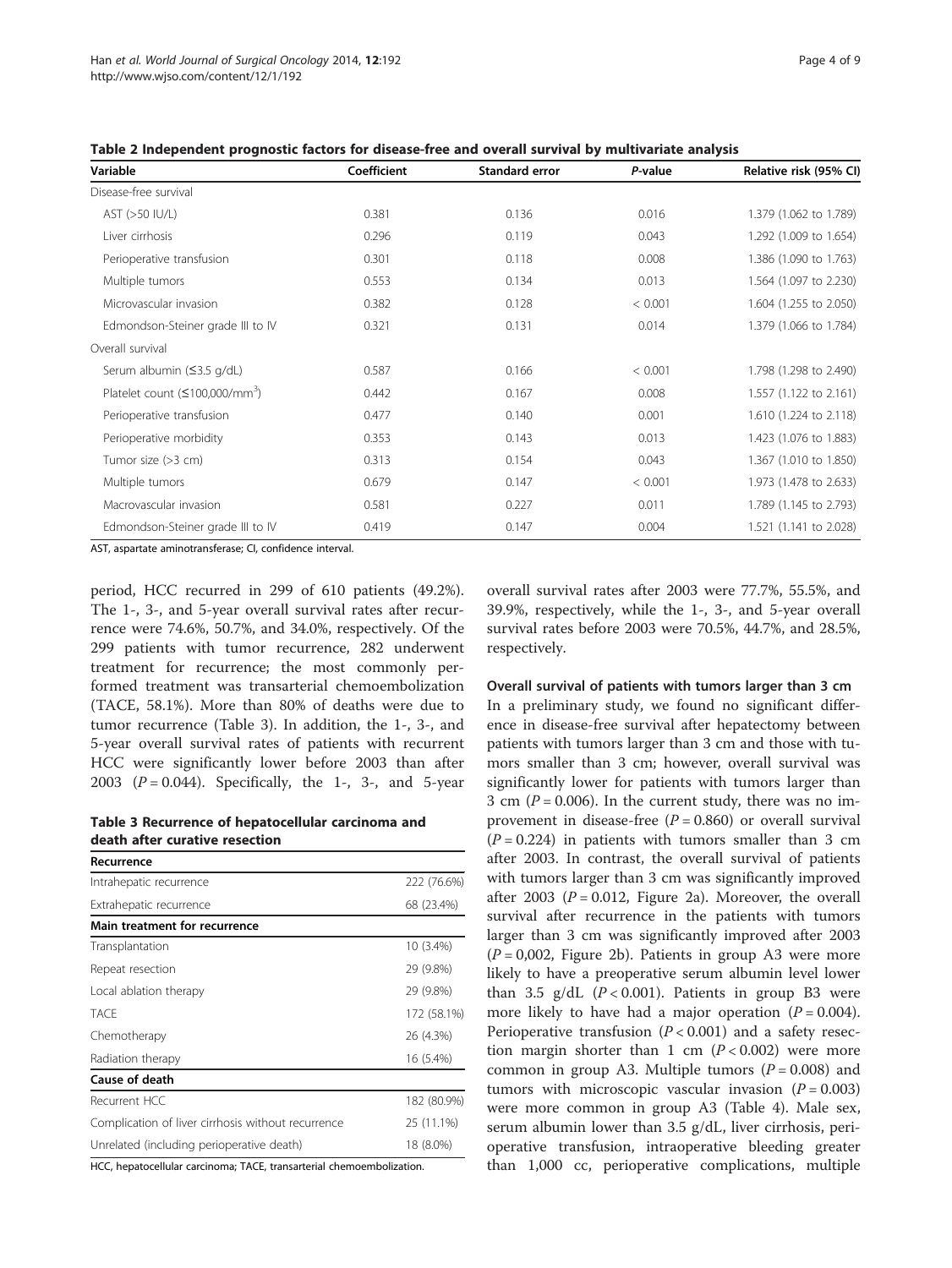<span id="page-4-0"></span>Han et al. World Journal of Surgical Oncology 2014, 12:192 **Page 5 of 9** Page 5 of 9 http://www.wjso.com/content/12/1/192



improved after 2003 ( $P = 0.002$ ).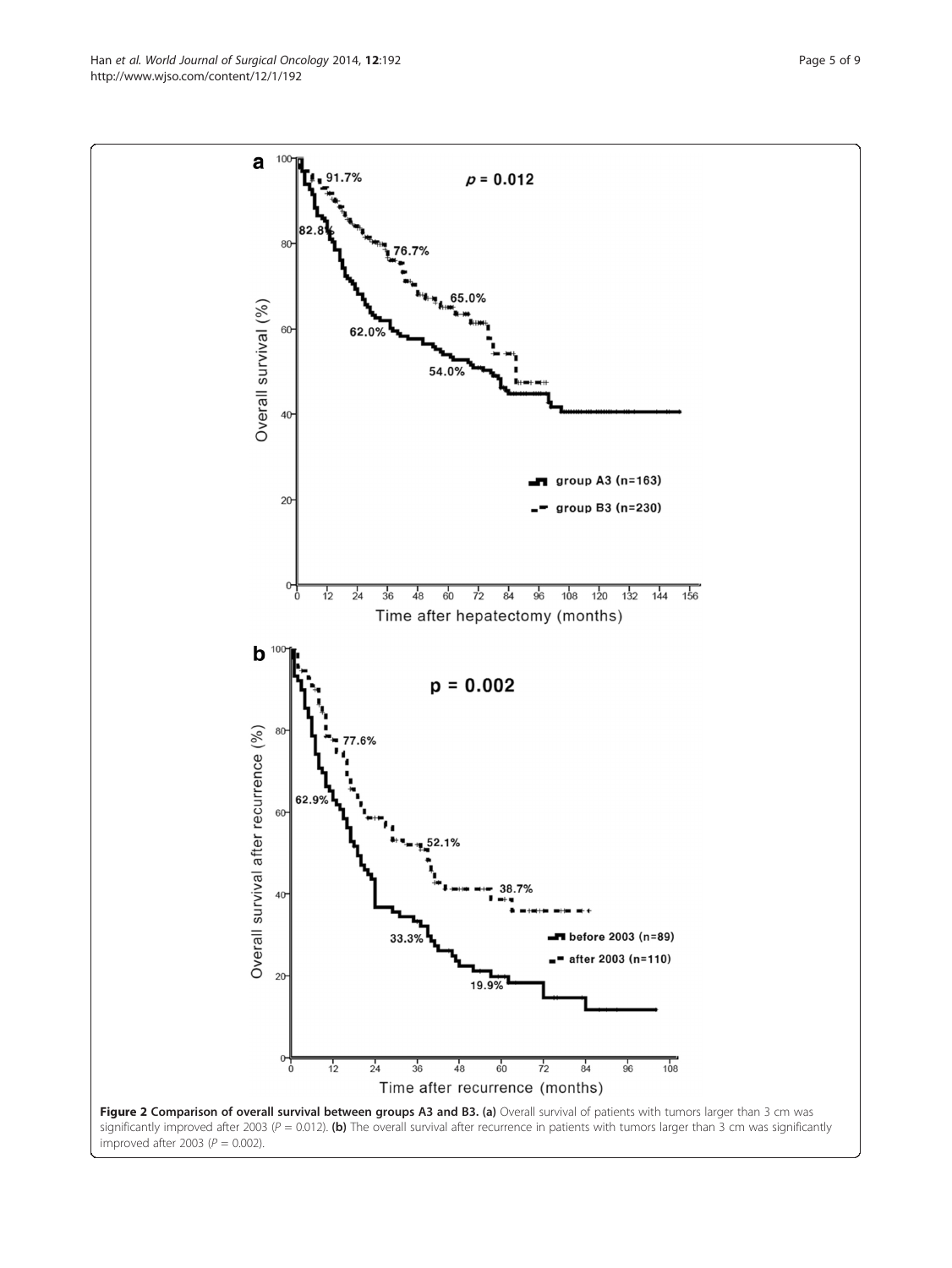<span id="page-5-0"></span>

| Table 4 Characteristics of patients with tumors larger than 3 cm |  |  |  |  |  |  |
|------------------------------------------------------------------|--|--|--|--|--|--|
|------------------------------------------------------------------|--|--|--|--|--|--|

| <b>Variables</b>                  | Group A3 $(n = 163)$     | Group $B3(n = 230)$      | P-value |
|-----------------------------------|--------------------------|--------------------------|---------|
| Age (range)                       | $51.90 \pm 10.14$        | $54.59 \pm 9.69$         | 0.008   |
| Gender (male/female)              | 131/32 (80.4/19.6%)      | 177/53 (77.0/23.0%)      | 0.418   |
| Etiology                          |                          |                          | 0.085   |
| <b>HBV</b>                        | 125 (76.7%)              | 176 (76.5%)              |         |
| <b>HCV</b>                        | $2(1.2\%)$               | 12 (5.2%)                |         |
| both                              | $1(0.6\%)$               | 3(1.3%)                  |         |
| alcohol                           | 7(4.3%)                  | 3(1.3%)                  |         |
| idiopathic                        | 28 (17.2%)               | 36 (15.7%)               |         |
| Child-Pugh classification         |                          |                          | 0.653   |
| A/B                               | 160/3 (98.2/1.8%)        | 228/2 (99.1/0.9%)        |         |
| Cirrhosis                         | 66 (40.5%)               | 114 (49.6%)              | 0.075   |
| Serum albumin ≤ 3.5 g/dL          | 39 (24.1%)               | 25 (10.9%)               | < 0.001 |
| AST $(IU/L) > 50$                 | 31 (19.1%)               | 56 (24.3%)               | 0.221   |
| ALT $(IU/L) > 50$                 | 38 (23.5%)               | 56 (24.3%)               | 0.839   |
| Operation                         |                          |                          | 0.004   |
| minor/major operation             | 87/76 (53.4/46.6%)       | 89/141 (38.7/61.3%)      |         |
| Perioperative bleeding            |                          |                          | 0.131   |
| ≤ 1,000 cc/>1,000 cc              | 103/60 (63.2/36.8%)      | 162/68 (70.4/29.6%)      |         |
| Perioperative transfusion         | 109 (66.9%)              | 79 (34.3%)               | < 0.001 |
| Perioperative complication        | 51 (31.3%)               | 61 (26.5%)               | 0.302   |
| Perioperative mortality           | $5(3.1\%)$               | $5(2.2\%)$               | 0.747   |
| Resection margin                  |                          |                          | 0.002   |
| $\leq$ 1 cm/>1 cm                 | 79/72 (52.3/47.7%)       | 83/144 (36.6/63.4%)      |         |
| Histologic differentiation        |                          |                          | 0.073   |
| Edmondson-Steiner grade III to IV | 57 (35.0%)               | 57 (24.8%)               |         |
| AFP (IU/mL)                       | $4,129.58 \pm 11,213.53$ | $3,086.58 \pm 10,003.07$ | 0.334   |
| Multiple tumors                   | 45 (27.6%)               | 38 (16.5%)               | 0.008   |
| Gross vascular invasion           | 10 (6.1%)                | 22 (9.6%)                | 0.746   |
| Microscopic vascular invasion     | 103 (63.2%)              | 111 (48.3%)              | 0.003   |

AFP, alpha-fetoprotein; ALT, alanine aminotransferase; AST, aspartate aminotransferase; HBV, hepatitis B virus; HCV, hepatitis C virus.

tumors, and Edmondson-Steiner grade III to IV were independent adverse prognostic factors for overall survival of patients with tumors larger than 3 cm in multivariate analysis.

#### **Discussion**

HCC is one of the most fatal malignant diseases. In Korea, HCC is the second most common cause of death from cancer even though it is the fifth most common newly diagnosed cancer [\[7](#page-8-0)]. Hepatic resection is considered to be the treatment of choice for HCC in patients with preserved liver function [[8](#page-8-0)]. However, high perioperative morbidity and mortality have been major obstacles to overcome. Fortunately, recent advances in surgical techniques and perioperative management have led to improved surgical outcomes, especially perioperative

outcomes [[9-11](#page-8-0)]. Indeed, we observed improved surgical outcomes in the current study: the rate of perioperative morbidity was 27.7% and the rate of mortality, 1.9%, during the last 10 years. Thus, the major concern for researchers and clinicians has shifted from surgical technique to prognostic factors that predict successful outcomes. Various prognostic factors have been studied and are generally classified into three categories: patient, surgical, and tumor factors [\[12\]](#page-8-0). In this study, we investigated 18 prognostic factors, including patients factors (which are age, gender, serum albumin, ALT, AST, platelet count, and liver cirrhosis), surgical factors (which are perioperative transfusion, perioperative bleeding, perioperative morbidity, surgical resection margin, and extent of resection), and tumor factors (which are tumor size, number of tumors, macroscopic vascular invasion, microscopic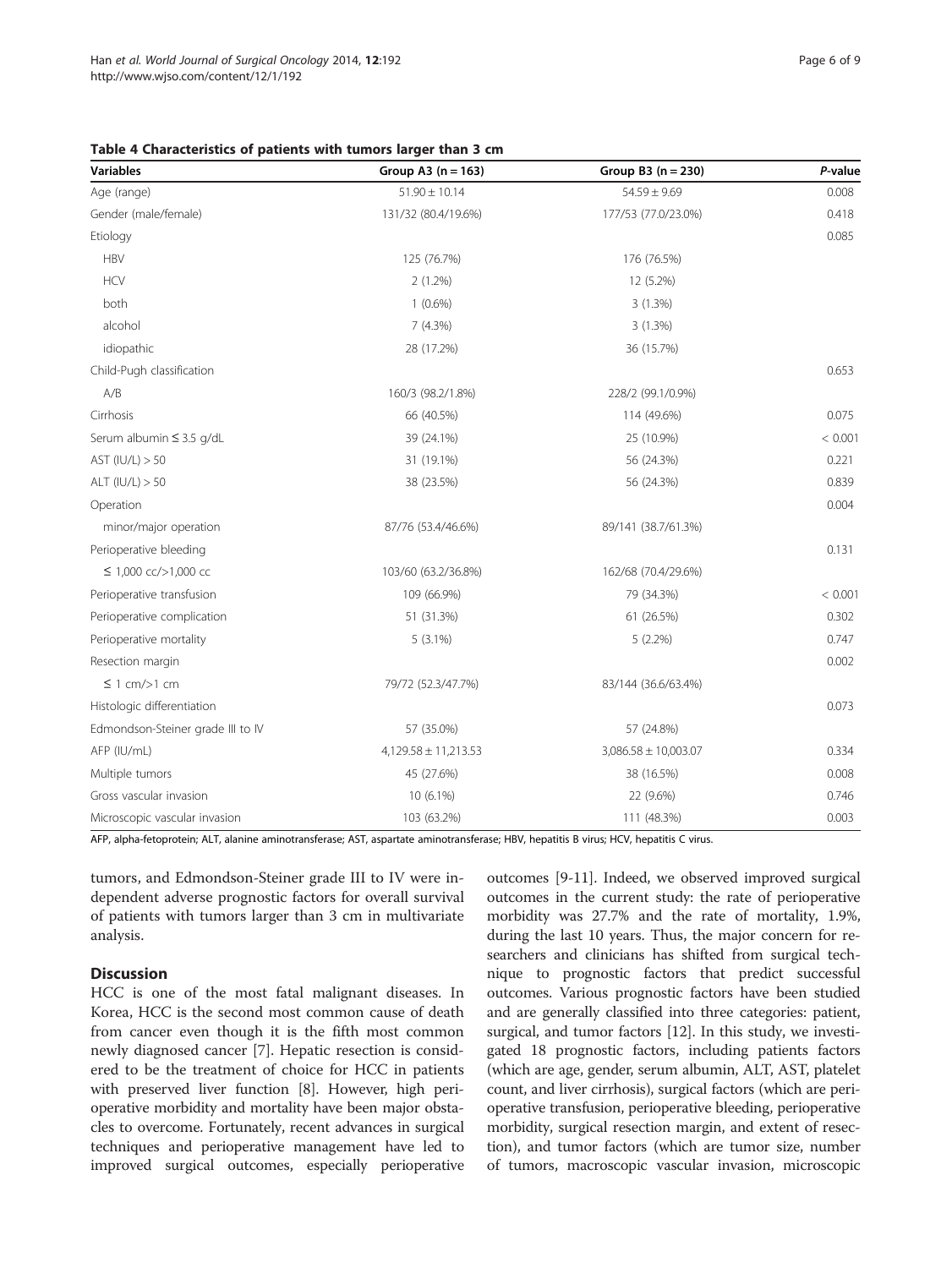<span id="page-6-0"></span>vascular invasion, histologic grades, and serum AFP level). Multivariable analysis revealed that these three factors each affected the long-term surgical outcomes.

Liver cirrhosis and AST levels, which were independent prognostic factors for disease-free survival in the current study, reflect the condition of the liver parenchyma around the tumor. Poon et al. [\[13](#page-8-0)] analyzed risk factors in relation to recurrence time after liver resection for patients with HCC and found that rupture of tumor and vascular invasion were risk factors for early recurrence, whereas liver cirrhosis was a risk factor for late recurrence. Therefore, the serum AST level, which reflects the activity of hepatitis and cirrhosis, might be related to recurrence by multicentric carcinogenesis rather than intrahepatic metastasis. Thus, controlling hepatitis activity and the progression of liver cirrhosis may help prevent tumor recurrence after liver resection. Mazzafero et al. [\[14\]](#page-8-0) reported that interferon may reduce late tumor recurrence (that is two years after liver resection) in patients with hepatitis C. Similarly, Lo et al. [\[15](#page-8-0)] reported that patients with predominantly hepatitis B-related HCC might receive a survival benefit from adjuvant interferon. However, the study at our institution found that survival after treatment in patients with late recurrence did not differ from that of patients without recurrence after liver resection [[16](#page-8-0)]. These results indicate that early detection and active treatment for recurrent HCC after liver resection is effective. This explains why serum AST level and liver cirrhosis were independent prognostic factors for disease-free survival, but not for overall survival, after liver resection.

Perioperative transfusion was an independent prognostic factor for both disease-free and overall survival. A few previous studies have also reported that HCC often recurs after perioperative transfusion [[17-19\]](#page-8-0). This relationship might result from the immune suppressive effects of transfusion, in which the natural killer cells and lymphokine-activated killer cells are suppressed by reduction of IL-2 secretion from T cells [\[20\]](#page-8-0).

Liver function at operation is closely related to postoperative morbidity. Moreover, liver function is also required to cope with the aggressive treatment required for HCC recurrence. In the current study, preoperative serum albumin level and platelet count, which reflect liver function and severity of liver cirrhosis, were independent prognostic factors for overall survival after liver resection. The 1-, 3-, and 5-year overall survival rates of the 24 patients with serum albumin levels lower than 3.5 g/dL and platelet counts lower than  $100,000$  mm<sup>3</sup> were 75.0%, 45.1%, and 40.6%, respectively. These rates were significantly lower than those for patients with serum albumin levels above 3.5 g/dL and platelet counts above 100,000 mm<sup>3</sup> (90.7%, 76.1%, and 65.8%, respectively;  $P = 0.001$ ). Thus, minimal resection to preserve the normal parenchyma of the liver or other treatment modalities such as percutaneous ablation therapy or transplantation should be considered for patients with deteriorated liver function [\[21\]](#page-8-0).

Multiple tumors, microvascular invasion, and a higher Edmondson-Steiner grade were independent prognostic factors for both disease-free and overall survival. These variables represent the aggressiveness of the tumor. Large tumor size is a well-known risk factor for recurrence after liver resection [[18\]](#page-8-0). According to Shimozawa et al. [\[22\]](#page-8-0), survival and recurrence rates in HCC tumors with a diameter smaller than 3 cm were better than those for tumors with a diameter larger than 3 cm. Similarly, our results indicate that a tumor size larger than 3 cm was an independent adverse prognostic factor for overall survival. We also compared the overall survival after tumor recurrence for patients with tumors larger than 3 cm in relation to the period of operation. Overall survival after recurrence was significantly greater for patients who underwent liver resection after 2003 than

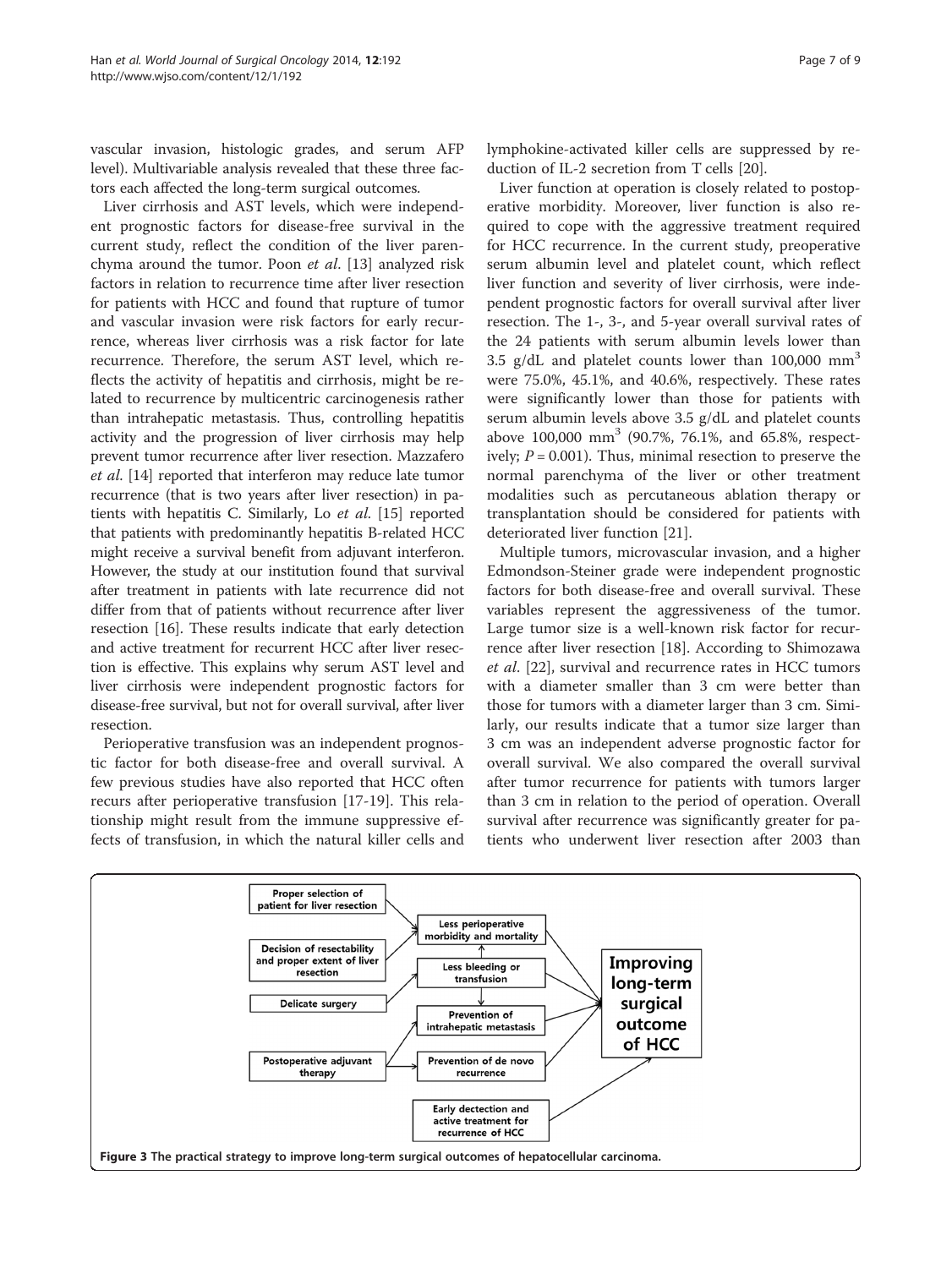<span id="page-7-0"></span>those who underwent liver resection before 2003 ( $P =$ 0.012, Figure [2a](#page-4-0)). Low serum albumin level, liver cirrhosis, perioperative transfusion, perioperative bleeding, perioperative morbidity, multiple tumors, and poor histologic grade were independent adverse prognostic factors for patients with tumors larger than 3 cm. Perioperative transfusion and clear resection margin less than 1 cm were more prevalent before 2003 (Table [4](#page-5-0)). The serum albumin level was higher in patients who underwent liver resection after 2003, which might indicate improvement in patient selection for liver resection. Perioperative transfusion was performed less frequently after 2003, although major liver resection was performed more frequently. These data suggest that surgical techniques had become more refined after 2003. Moreover, after 2003, our hospital had more effective and appropriate treatment modalities for patients with HCC recurrence due to the opening of our Liver Cancer Special Clinic. Thus, proper selection of surgical patients, advanced surgical techniques, and active treatment for patients with recurred HCC may have led to improved survival after recurrence. However, overall survival after recurrence in patients with tumors less than 3 cm did not differ before or after 2003 ( $P = 0.105$ ). Hence, surgical technique and active treatment for recurrence may have a greater effect on the long-term survival of patients with larger than 3 cm HCC comparing those with smaller than 3 cm tumors.

Even after curative treatment for HCC, recurrence of HCC is quite common, with a 5-year recurrence rate reaching 80 to 90% [\[23](#page-8-0)]. In the current study, the 5-year disease-free survival rate after liver resection was 45.9%, and the overall survival rate was 64.4%. The majority of deaths (182 of 225; 80.9%) occurred in patients with recurrent HCC. The most common type of recurrence was intrahepatic recurrence (n = 222, 76.6%, Table [3\)](#page-3-0), which is consistent with the results of previous studies [[18,24](#page-8-0)-[29](#page-8-0)]. Since this suggests that most deaths were related to recurrence after curative resection, it appears that the prevention or treatment of recurrence may improve long-term surgical outcomes after liver resection. Recent studies have described different treatments for recurrence, such as liver transplantation, liver resection, ablative therapy, or transarterial chemoembolization [\[22,25-28\]](#page-8-0). These multimodal treatments for recurrence were also performed in our hospital, and more active and meticulous approaches were possible after the establishment of the Liver Cancer Special Clinic in 2003. The 5-year overall survival rates were about 20% greater than the 5-year disease-free survival rates in this study. Due to these efforts, the overall survival after recurrence of HCC was significantly greater after 2003.

Our study has some limitations. First, the data were collected retrospectively. Second, although we believe that more active and appropriate treatment for recurrence was provided after 2003 by the Liver Cancer Special Clinic, there was no unequivocal evidence for this possibility. Therefore, a randomized controlled trial that includes the use of a clinical grading system to assess the activity and appropriateness of treatment for recurrence is required.

#### Conclusions

On the basis of our ten-year experience of liver resection for HCC, we describe possible strategies to improve long-term surgical outcome for HCC in Figure [3](#page-6-0). In brief, proper selection of surgical candidates, careful surgery to avoid perioperative bleeding or transfusion, early detection with active treatment for patients with recurrent HCC, and, possibly, postoperative adjuvant therapy for prevention of intrahepatic metastasis and de novo recurrence may be the key strategies to improve long-term survival after liver resection for HCC. Moreover, surgical treatment and active treatment for recurrence should be performed in patients with tumors larger than 3 cm.

#### Abbreviations

AFP: alpha-fetoprotein; ALT: alanine aminotransferase; AST: aspartate aminotransferase; HCC: hepatocellular carcinoma; ICG R15: indocyanine green retention rate at 15 minutes; IL: interleukin; PIVKA-II: protein-induced vitamin K absence or antagonist II; TACE: transarterial chemoembolization.

#### Competing interests

The authors declare that they have no competing interests.

#### Authors' contributions

DHH contributed mainly in the design, literature review and writing of the article. Collection and assembly of the data was performed by GHC and DHH. JSC provided the idea, planned, edited and approved the written work. GHC, JYP, SHA, KSK, JSC and KHH gave valuable advice and edited the discussion. Both JSC and GHC also provided administrative supports. All authors read and approved the manuscript.

#### Author details

<sup>1</sup>Department of Surgery, Yonsei University College of Medicine, 250 Seongsanno, Seodaemoon-gu, Seoul 120-752, Korea. <sup>2</sup>Department of Internal Medicine, Yonsei University College of Medicine, Seoul, Korea. <sup>3</sup>Yonsei Liver Cancer Special Clinic, Yonsei University College of Medicine, Seoul, Korea.

Received: 4 January 2014 Accepted: 11 June 2014 Published: 24 June 2014

#### References

- 1. Hardy KJ: Liver surgery: the past 2000 years. Aust  $N Z J$  Surg 1990, 60(10):811–817.
- 2. Nagao T, Inoue S, Mizuta T, Saito H, Kawano N, Morioka Y: One hundred hepatic resections. Indications and operative results. Ann Surg 1985, 202(1):42–49.
- 3. Fan ST, Mau Lo C, Poon RT, Yeung C, Leung Liu C, Yuen WK, Ming Lam C, Ng KK, Ching Chan S: Continuous improvement of survival outcomes of resection of hepatocellular carcinoma: a 20-year experience. Ann Surg 2011, 253(4):745–758.
- 4. Makuuchi MF, Kosuge T, Kosuge TF, Takayama T, Takayama TF, Yamazaki S, Yamazaki SF, Kakazu T, Kakazu TF, Miyagawa S, Miyagawa SF, Kawasaki S, Kawasaki S: Surgery for small liver cancers. Semin Surg Oncol 19938756–0437 (Print).
- 5. Couinaud C: Liver anatomy: portal (and suprahepatic) or biliary segmentation. Dig Surg 1999, 16(6):459-467.